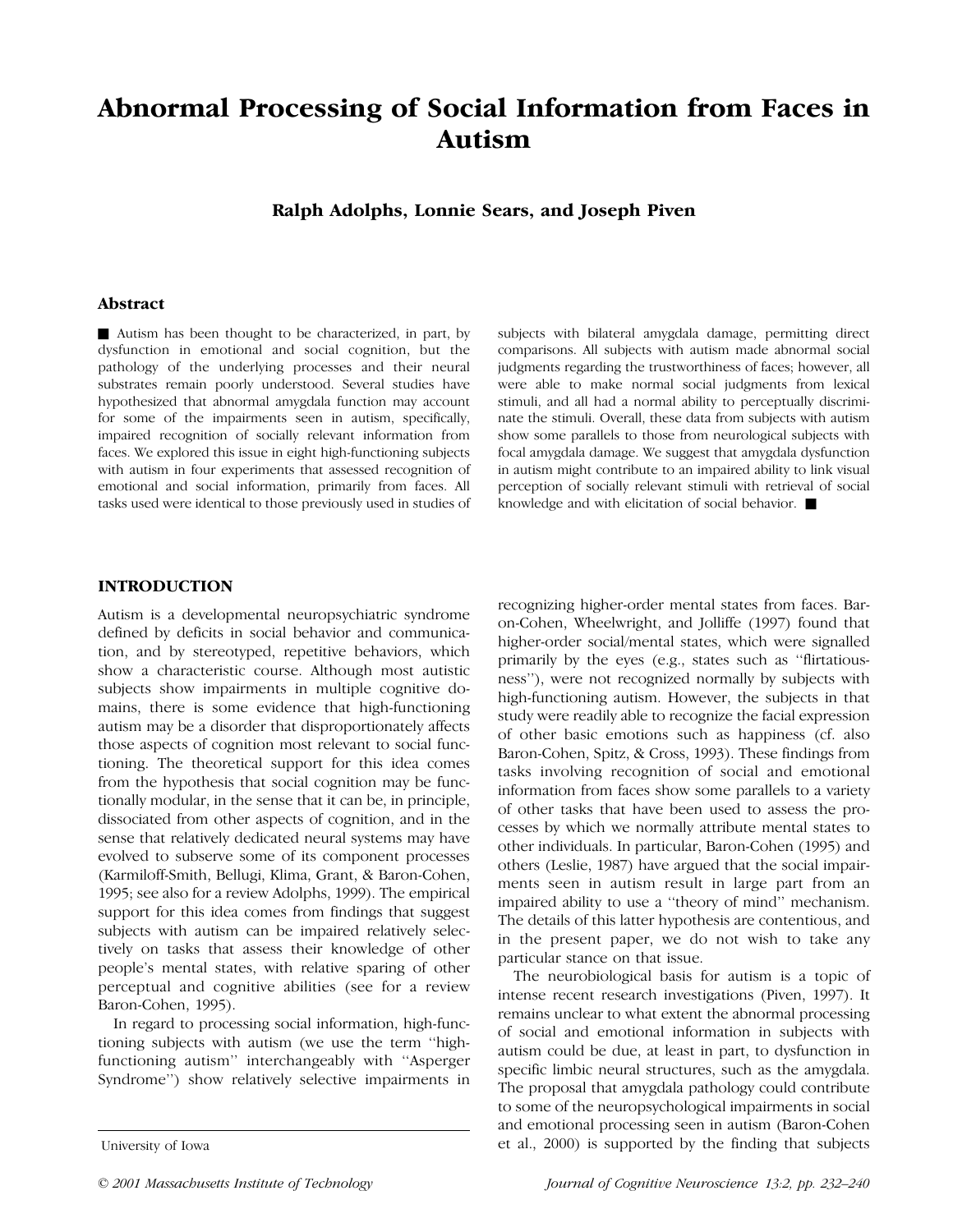with damage to the amygdala also show abnormal emotional and social processing. In particular, several studies using either subjects with amygdala lesions (Broks et al., 1998; Adolphs, Tranel, Damasio, & Damasio, 1994; Adolphs et al., 1999), or using functional imaging of the amygdala in normal individuals (Breiter et al., 1996; Morris et al., 1996), have demonstrated that the amygdala is important for recognition of certain emotions, such as fear, from facial expressions, and that it is also important for making more complex social judgments about faces, such as their perceived trustworthiness (Adolphs, Tranel, & Damasio, 1998). Further support for a possible link between amygdala dysfunction and autism is provided by a recent functional imaging study, which showed that the amygdala is activated in normal individuals, but not in subjects with autism, on a task in which autistic subjects are impaired (Baron-Cohen et al., 1999; see also Baron-Cohen et al.,  $2000$ ).

In addition to these investigations of the functions of the human amygdala, Bauman and Kemper (1985) found morphological abnormalities in the amygdalas of autistic subjects, and structural MRI studies have also reported differences between amygdala volume in highfunctioning autistic subjects compared to normal controls (Abell et al., 1999). A direct functional role for the amygdala has been proposed from animal studies: Experimental lesions of the amygdala in young monkeys (Bachevalier, 1991) result in social impairments that bear some resemblance to the abnormal behavior seen in human autism. All these disparate findings suggest the hypothesis that impaired emotional and social cognition in autism may be, in part, caused by amygdala dysfunction (Baron-Cohen et al., 2000; Damasio & Maurer, 1978). However, to date, no investigations have specifically compared subjects with amygdala lesions to subjects with autism on the same tasks.

The present study provides such a direct comparison. We used four experimental tasks to assess the recognition of emotional and social information from faces, as well as from lexical stimuli, in eight high-functioning subjects diagnosed with autism. All of the tasks were identical in both format and in stimuli to tasks previously published on subjects with amygdala lesions. Data from subjects with autism were compared to those from normal controls and from subjects with bilateral amygdala damage. All data from normal subjects and from subjects with bilateral amygdala damage have been published previously in several reports (Adolphs et al., 1994; Adolphs, Tranel, Damasio, & Damasio, 1995; Adolphs et al., 1998, 1999). We here provide summaries of the findings from these prior studies for the purpose of direct comparisons with autistic subjects.

Due to time and testing constraints, not all of the eight subjects participated on all tasks; details on all subjects are provided in Tables 1 and 2. Taken together, the data permit a detailed investigation of how emotional and social stimuli are processed by subjects with autism, and further allow direct comparisons with the performances on the same tasks given by neurological patients with focal brain damage, with a special emphasis on the amygdala.

#### **RESULTS**

#### **Experiment 1: Discriminating the Intensity of** Facial Emotion (Jansari, Tranel, & Adolphs, 2000; Adolphs et al., 1998)

Subjects with autism did not have any visuoperceptual impairments in processing faces. Their abilities to discriminate faces on the basis of identity were in the normal range on a standard neuropsychological test (the Benton Facial Recognition Task; Benton, Hamsher, Varney, & Spreen, 1983; Table 1). Similarly, their ability

|        | Age | PIQ | VIQ | <b>Benton</b> | Autism Diagnostic Interview |               |            |
|--------|-----|-----|-----|---------------|-----------------------------|---------------|------------|
| ID No. |     |     |     |               | Social                      | Communication | Repetitive |
|        | 21  | 130 | 108 | 71            | 18                          | 8             |            |
| 2      | 17  | 120 | 90  | 71            | 27                          | 21            | 8          |
| 4      | 28  | 115 | 90  | 90            | 38                          | 24            | 9          |
|        | 24  | 117 | 88  | 90            | 25                          | 13            | 4          |
| 6      | 21  | 109 | 127 | 71            | 24                          | 12            |            |
|        | 21  | 91  | 119 | 22            | 21                          | 13            | 9          |
| 8      | 19  | 93  | 84  | 85            | 15                          | 15            |            |
| 10     | 18  | 91  | 96  | 22            | 12                          | 14            | 4          |

Table 1. Demographic and Background Neuropsychological Information on Participants with Autism

Subscale scores are shown for the Autism Diagnostic Interview (LeCouteur et al., 1989); percentiles for the Benton Facial Recognition Task (Benton et al., 1983), a measure of the ability to discriminate face identity. IQ scores are from the WAIS-R or WISC-R.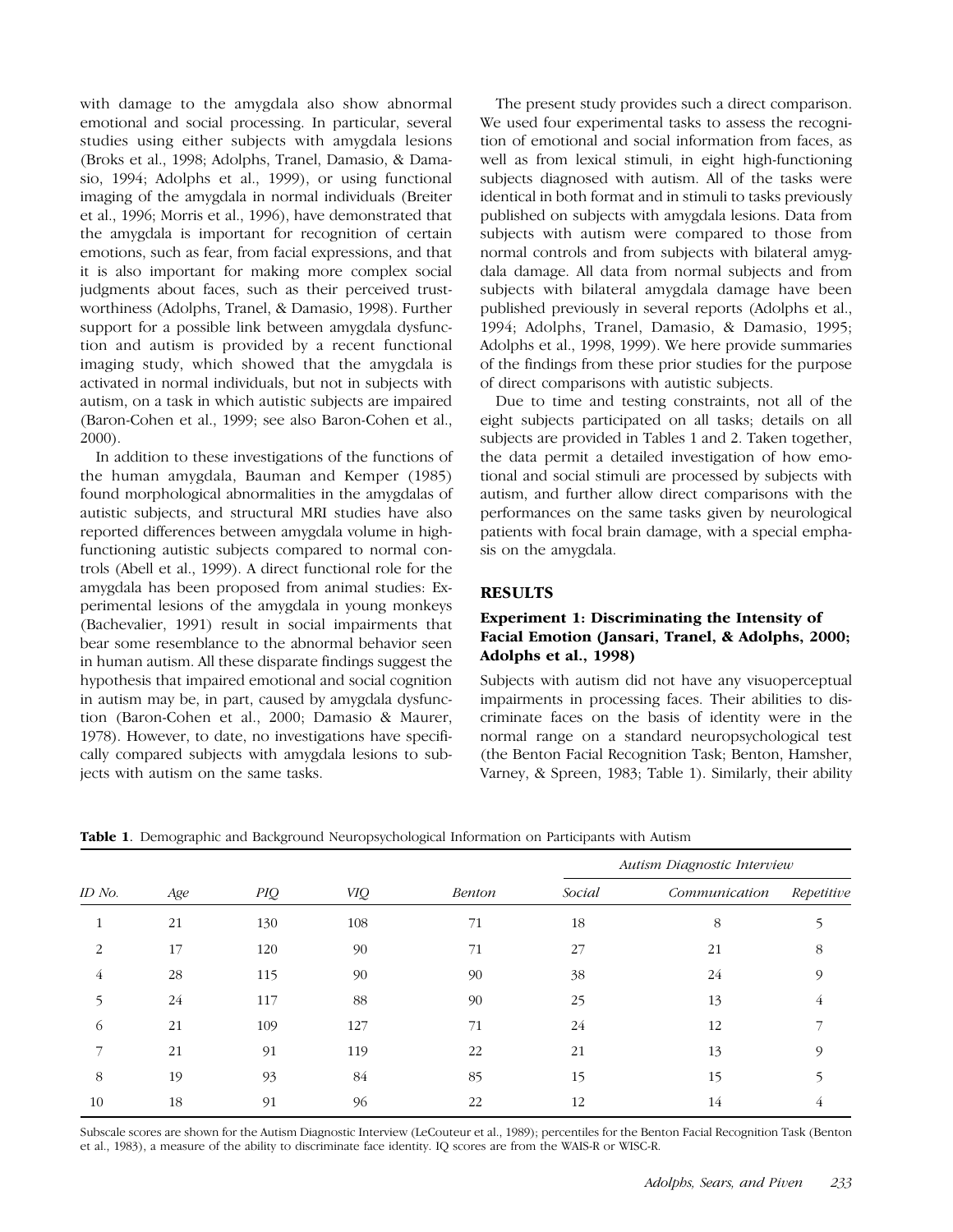**Table 2.** Summary of Sample Sizes, Ages, and IQs for the Different Subject Groups and Experiments

|     |              | Autistic     | Normal      | Amygdala    |
|-----|--------------|--------------|-------------|-------------|
| N   | Experiment 1 | 6            | 28          | 3           |
|     | Experiment 2 | 7            | 18          | 8           |
|     | Experiment 3 | 8            | 47          | 3           |
|     | Experiment 4 | 5            | 20          | 3           |
| Age | Experiment 1 | $22 \pm 3$   | $43 \pm 16$ | $47 \pm 18$ |
|     | Experiment 2 | $21 \pm 4$   | $56 \pm 16$ | $53 \pm 17$ |
|     | Experiment 3 | $21 \pm 4$   | $19 + 1$    | $47 \pm 18$ |
|     | Experiment 4 | $23 \pm 3$   | $19 + 1$    | $47 \pm 18$ |
| IQ  | Experiment 1 | $106 \pm 16$ |             | $98+9$      |
|     | Experiment 2 | $102 \pm 15$ |             |             |
|     | Experiment 3 | $104 \pm 15$ |             | $98+9$      |
|     | Experiment 4 | $109 \pm 15$ |             | $98+9$      |

to discriminate faces on the basis of the intensity of emotional expression (Experiment 1; Figure 1) did not differ from normal controls. No autistic subject was more than two SD below the normal mean in the accuracy with which they discriminated very faint morphs of emotional facial expressions from neutral faces. These findings are particularly relevant, since they demonstrate normal discrimination for the same



Figure 1. Discrimination of emotional facial expressions. Accuracy in discriminating morphs of the six basic emotions in facial expressions is shown as % correct on a two-alternative forced-choice task (50% is chance), for six autistic subjects (filled circles) compared to the mean of 28 normal controls (bars). Every autistic subject performed within two SD of the control mean.

class of stimuli that we used in further tasks reported below.

#### **Experiment 2. Recognition of Basic Emotions from** Facial Expressions (Adolphs et al., 1994, 1995, 1999)

Most autistic subjects tested gave normal ratings to facial expressions of happiness, surprise, anger, disgust, sadness, and fear (Figure 2). Their performances on this task were in general within the range given by normal subjects (Figure 2, gray bars). As a group, the performance of subjects with autism  $(n = 7)$  was better on all emotions than were the performances of subjects with bilateral amygdala damage  $(n = 8)$ . A repeated-measures ANOVA with a within-subjects factor of emotion type (happy, surprised, afraid, angry, disgusted, or sad) and a between-subjects factor of subject group (autistic, amygdala damage, normal control) revealed significant effects of both emotion  $[F(5) = 18; p < .0001]$  and subject group  $[F(2) = 5.1; p < .01]$ , but no interaction between the two.

There were some provocative individual performances. Notably, one of the autistic subjects (Subject



Figure 2. Recognition of basic emotions in facial expressions. Shown are correlations between ratings given by autistic subjects with mean normal ratings (circles), compared to the same correlation measures for eight subjects with bilateral amygdala damage (gray squares) and 18 normal controls (bars, means  $\pm SD$ ). Thus, correlations near 1 correspond to a normal rating profile given to that emotion, whereas low correlations correspond to an abnormal rating profile. Each emotion category consisted of six face stimuli depicting that emotion. While most autistic subjects performed normally, one subject gave a severely impaired performance when rating faces of fear, disgust, and surprise; and another subject gave an impaired performance when rating faces of disgust, a pattern of impairment similar to that seen in subjects with bilateral amygdala damage. Data for subjects with bilateral amygdala damage are from Adolphs et al. (1999), and details regarding the method of analysis can be found in Adolphs et al. (1995).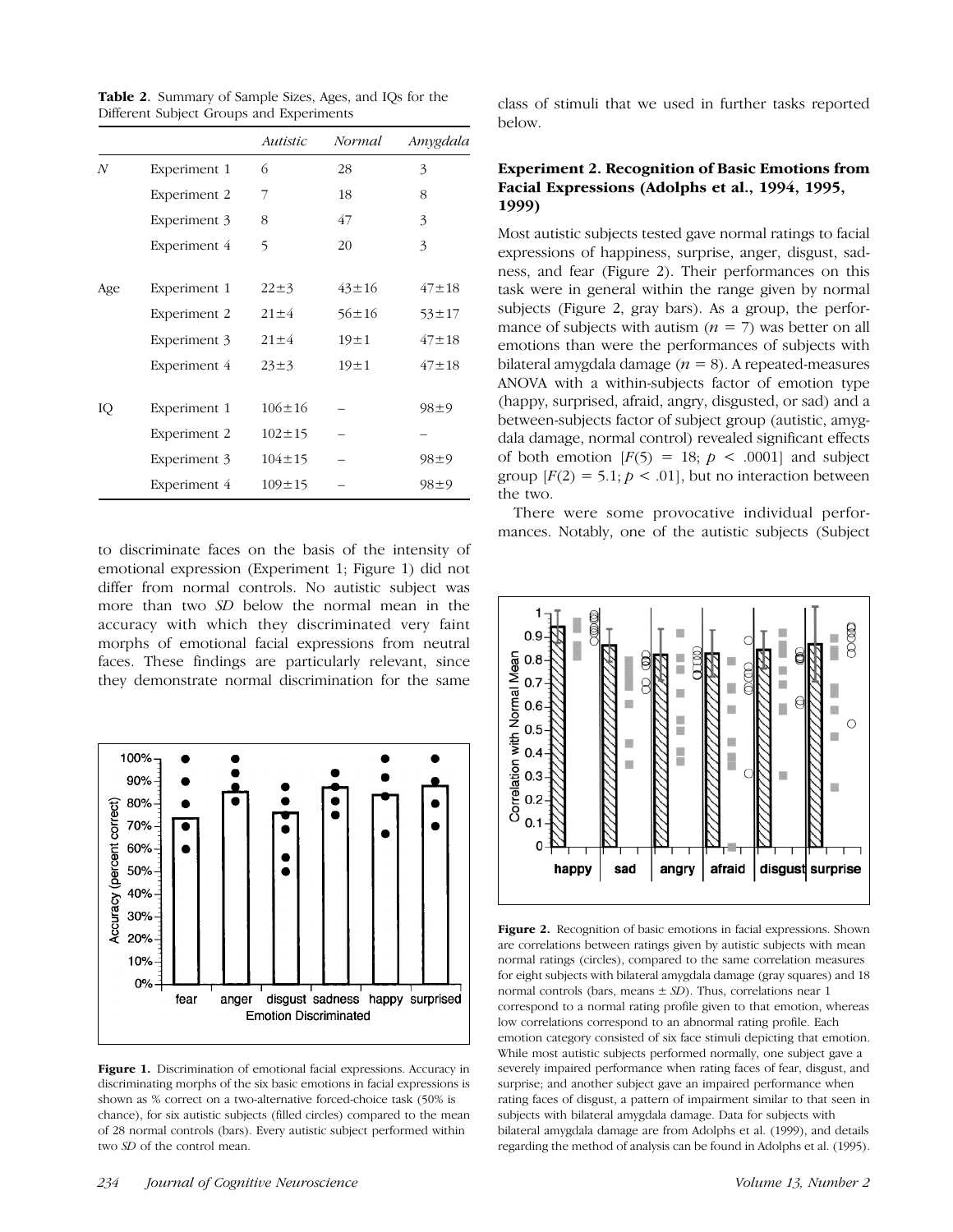7) gave very impaired performances when rating faces expressing fear, disgust, and surprise, a pattern of impairment that is similar to that seen in some subjects with bilateral amygdala damage. Another subject (Subject 2) also yielded abnormally low scores when rating disgust. The pattern of impaired recognition of fear, disgust, and surprise, with entirely normal recognition of happiness, is precisely what has been reported for subjects with bilateral amygdala damage (Adolphs, et al., 1999).



Figure 3. Ratings of (a) trustworthiness and (b) approachability from 100 unfamiliar faces. Shown are mean ratings of the 50 faces that normally receive the most negative ratings (left half of each split graph), and the 50 faces that normally receive the most positive ratings (right half of each split graph). Solid black bars are the means  $(\pm SD)$ data from 47 normal controls; three white bars are data from three individual subjects with bilateral amygdala damage; gray bars are individual data from autistic subjects. All data except for the data from autistic subjects are from Adolphs et al. (1998). Norm = Normal;  $Amy = Amygdala.$ 

## Experiment 3. Social Judgment of Faces (Bellugi, Adolphs, Cassady, & Chiles, 1999; Adolphs et al., 1998)

We analyzed data from these tasks separately in regard to those 50 stimuli that normally receive the most negative ratings, and those 50 stimuli that normally receive the most positive ratings. These are shown as the split graphs in Figure 3.

As a group, autistic subjects tended to give abnormally positive ratings to those 50 faces that normally receive the most negative ratings and there were some autistic subjects who gave highly abnormal ratings that were more positive than those given by any normal subject, as is also the case in subjects with bilateral amygdala damage. In particular, when rating that half of the stimuli that normally receive the most negative ratings with respect to trustworthiness (left half of Figure 3a), every autistic subject gave a mean rating that was more positive than the mean normal rating, and subjects 2 and 8 gave highly abnormally positive ratings of trustworthiness, a pattern previously reported for subjects with bilateral amygdala damage. Similarly, for ratings of approachability (Figure 3b), all but one of the autistic subjects gave ratings that were more positive than the mean control rating, and subjects 8 and 10 gave abnormally positive ratings to those half of the stimuli that normally receive the most negative ratings.

Despite the small sample sizes, some of these effects were statistically significant. When examining those 50 faces that normally receive the most negative trustworthiness ratings, Mann-Whitney  $U$  tests revealed that both autistic subjects (corrected  $p < .005$ ) and subjects with bilateral amygdala damage (corrected  $p < .01$ ; all  $ps$ are Bonferroni-corrected for multiple comparisons) gave higher ratings than did normal controls; but ratings given by autistic subjects did not differ significantly from those given by subjects with bilateral amygdala damage (corrected  $p > .8$ ). For approachability ratings of the 50 faces that normally receive the most negative ratings, ratings given by autistic subjects did not differ significantly from either those given by subjects with bilateral amygdala damage (corrected  $p > .3$ ) or those given by normal controls (corrected  $p > .9$ ).

## **Experiment 4. Social Judgment from Lexical** Stimuli (Adolphs et al., 1998)

When autistic subjects were given adjectives that describe personality attributes, they did not differ from normals in rating their likeability of those attributes (Mann-Whitney  $U$  test comparing autistic subjects to normal controls;  $p > .6$ ). In fact, ratings given by autistic subjects were highly correlated with ratings given by normal control subjects (Spearman rank correlations: Spearman  $\rho = 0.71{\text -}0.90$ ; all  $ps < .0001$ ).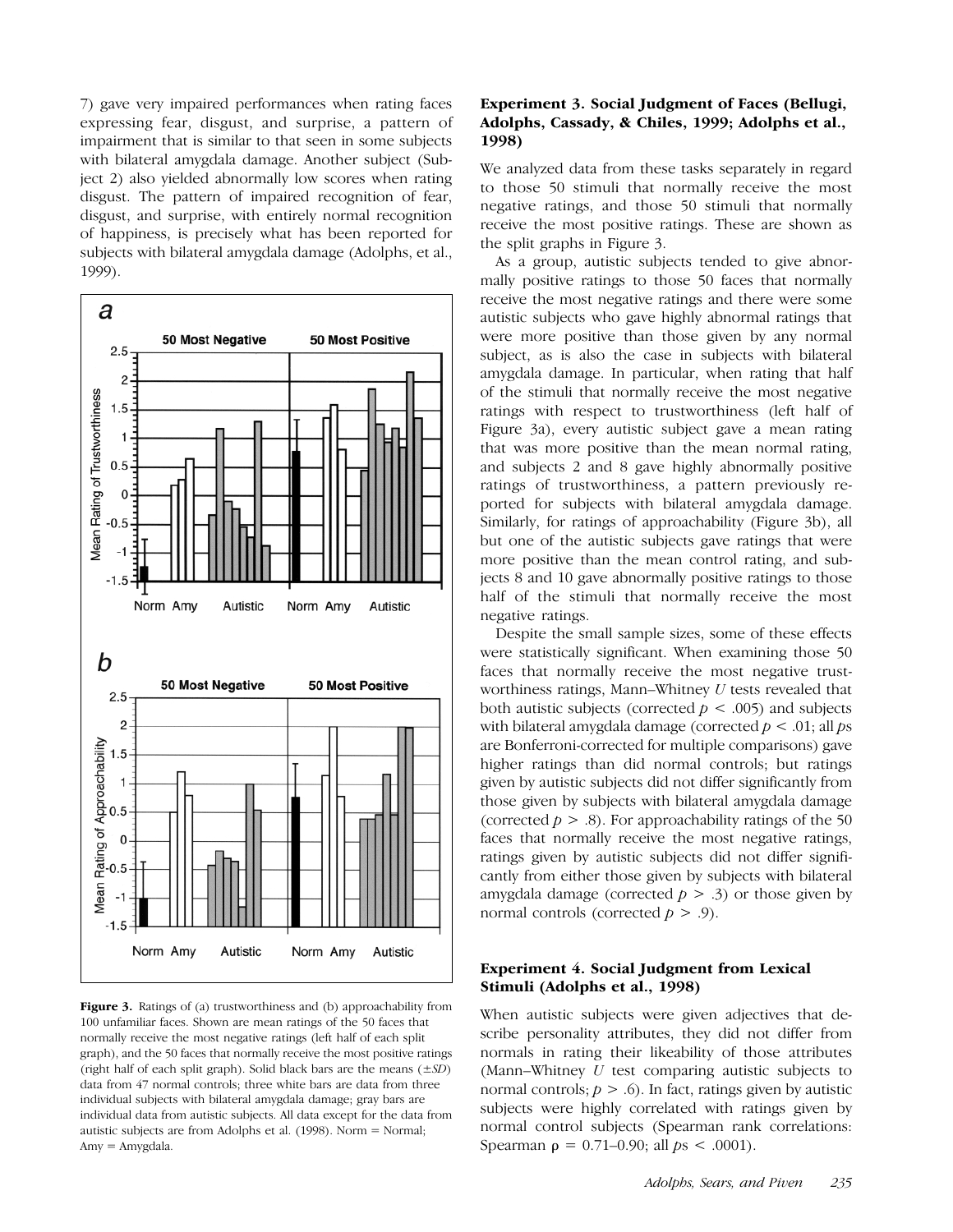When given short biographies that described people, autistic subjects likewise gave normal ratings ( $p > .8$ ; Mann-Whitney  $U$  test) that correlated significantly with those given by normal controls (Spearman  $\rho$ : 0.65–0.84; all  $ps < .005$ ). Both these above findings are very similar to those previously reported for subjects with bilateral amygdala damage, who also perform entirely normally in their social judgments of adjectives and biographies (Adolphs et al., 1998).

# **DISCUSSION**

The findings of the present study can be summarized as follows. First, subjects with autism did not have any visuoperceptual impairments in discriminating human faces, either on the basis of identity or on the basis of emotional expression. These data make it unlikely that the impairments discussed below could be attributable to a simple perceptual impairment in processing the stimuli. In this regard, the findings from subjects with autism parallel those from subjects with focal damage to limbic structures important to social cognition, such as the amygdala and the orbitofrontal cortices: Such lesion patients also show a normal visuoperception of faces, despite impairments in linking visual percepts to the social and emotional information that such stimuli might signal (Adolphs et al., 1995; Damasio, 1994).

Second, while the findings on the other tasks show a large variance, there is an overall pattern, of which some, but not all, components bear similarity to what has been reported in subjects with bilateral amygdala damage. (a) Unlike subjects with bilateral amygdala damage, subjects with autism generally performed normally in their recognition of basic emotions from facial expressions. However, one of the subjects with autism showed impaired recognition of certain negative emotions from human facial expressions, notably fear, disgust, and surprise, a pattern of impaired emotion recognition that is also seen in some subjects with bilateral amygdala damage. (b) Like subjects with bilateral amygdala damage, autistic subjects gave ratings of trustworthiness that were more positive than the mean normal ratings, when judging those faces that normally receive the most negative ratings. Several autistic subjects gave highly abnormally positive ratings of trustworthiness and of approachability to unfamiliar faces. These findings are the most striking in our paper, as three out of the three subjects with bilateral amygdala damage gave abnormally positive ratings of trustworthiness, as did eight out of the eight subjects with autism. (c) Autistic subjects gave normal social judgments when the stimuli were lexical, as did subjects with bilateral amygdala damage.

While our results must be taken as preliminary, given the small sample sizes, they nonetheless suggest a pattern that is consistent with the hypothesis of amygdala dysfunction in a subset of subjects with autism. Taken together,

the data suggest that some of the same processes that are impaired in subjects with bilateral amygdala damage may also be dysfunctional in some subjects with autism. The impairment we report appears to be most striking (and most similar to that reported in subjects with bilateral amygdala damage) for higher-level social judgments from faces (such as trustworthiness judgments), but not for recognizing basic emotions from faces.

It is worth reiterating that the performances given by subjects with autism were quite heterogeneous: Some subjects were impaired on some tasks, whereas other subjects were impaired on different tasks. An important future goal will be to investigate whether this heterogeneity reflects differences between subjects (e.g., some subjects had a particular brain pathology, and others not) or if it reflects heterogeneity in performances within a single subject. It is possible that autistic subjects, like subjects with bilateral amygdala damage (Adolphs et al., 1999) give variable performances, an issue that could be addressed with future retesting of the same subjects on the same tasks.

The overall pattern of results points towards a disproportionate impairment in those processes that subserve higher-level social cognition, with relative sparing of perceptual processing of faces, and of the recognition of basic emotions. The data are thus consistent with the idea that autistic subjects are able to form normal perceptual representations of faces (Experiment 1), and that they are able to retrieve knowledge regarding the basic emotion expressed (Experiment 2), but that they fail to link perception of the face to the social judgments called for in our task (Experiment 3)—possibly either because they cannot trigger normal retrieval of social knowledge, or because they have not acquired normal social knowledge to begin with. It is important to note that, like subjects with bilateral amygdala damage, the impaired social judgment disappears when the information is presented in a more explicit, lexical format (Experiment 4). This suggests that at least some basic social knowledge and some ability to form social judgments are intact in autism. It would appear that autism features dysfunction in those neural structures necessary to link percepts of visual, nonlexical stimuli with their social meaning, an interpretation we have previously put forth in regard to subjects with bilateral amygdala damage (Adolphs et al., 1995, 1998).

It is of interest also to compare the above findings with those from subjects with Williams Syndrome, a genetic disorder that, in some respects, presents the converse of the social impairments seen in autism (Bellugi, Lichtenberger, Mills, Galaburda, & Korenberg, 1999). Subjects with Williams Syndrome are often hypersocial, and appear unusually empathic and skilled in their social interactions, in the face of severe impairments in other cognitive domains. We recently assessed social judgment in subjects with Williams Syndrome, using identical stimuli and a similar task to the one used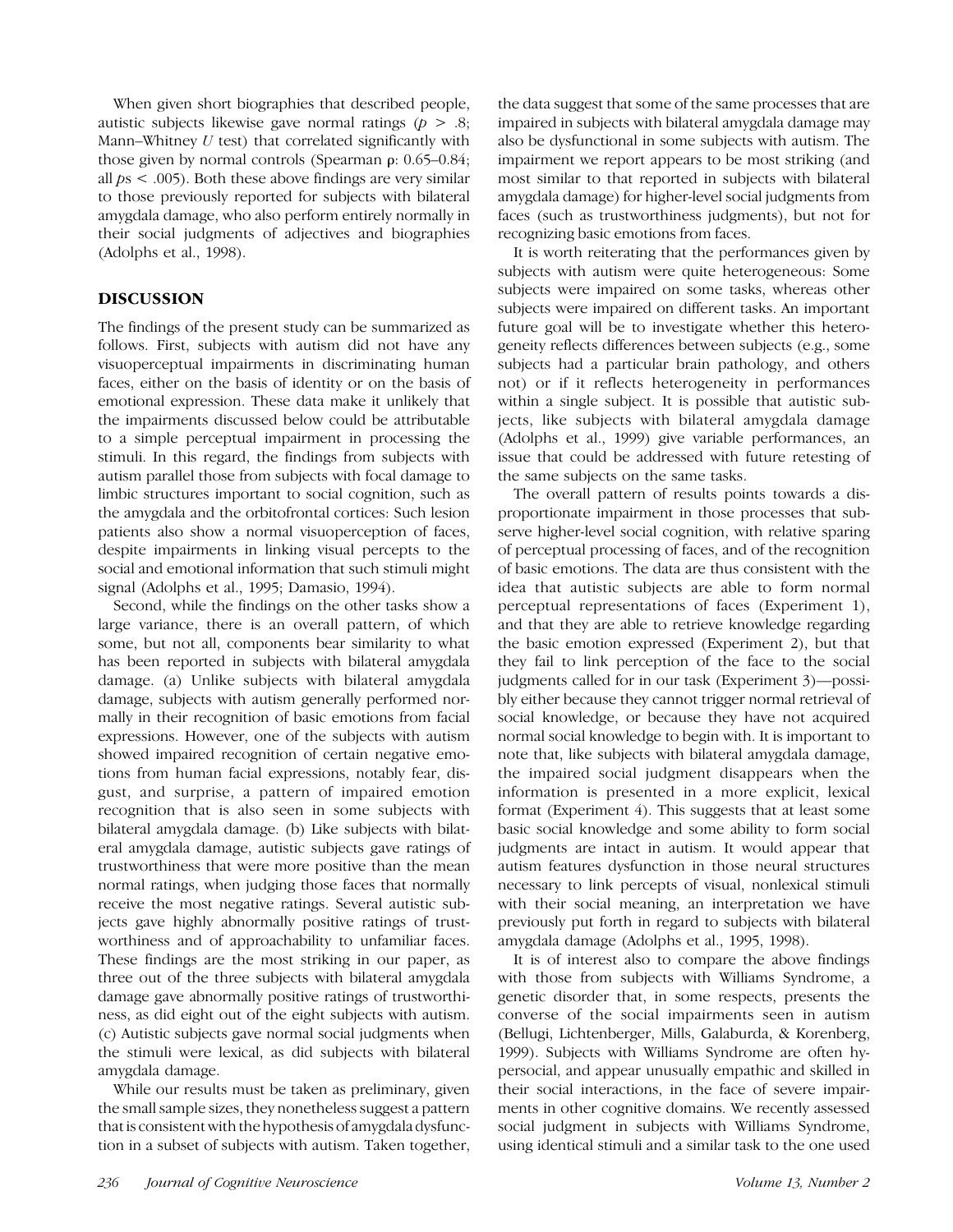here (Bellugi, Adolphs, et al., 1999). In that study, subjects with Williams Syndrome showed an abnormal positive bias in their social judgments, consistent with their real-life prosocial behavior. Surprisingly, the present report also found a positive bias in subjects with autism, although from their real-life behavior one might have expected a negative bias. While entirely speculative, one possibility would thus be that subjects with Williams Syndrome and subjects with autism both share some social processing impairments in common, and, moreover, that this impairment may result in part from amygdala dysfunction.

As we pointed out above, it is quite possible that our sample of autistic subjects may have been heterogeneous with respect to underlying brain abnormalities, so that only a subset of our subjects had amygdala dysfunction, and others had autistic behavior resulting from dysfunction in structures other than the amygdala. Furthermore, we wish to stress that, while the present findings may implicate the amygdala in some of the social dysfunction seen in autism, our data say nothing about the amygdala's role in accounting for other aspects of the autistic phenotype, nor do they imply that the amygdala is the only contributor. Indeed, it seems most probable to us that the amygdala will be only one component of a distributed neural system that is dysfunctional in autism (Damasio & Maurer, 1978).

Comparisons between the present data and findings from other investigations of face processing in autism are made difficult by the differences in subject selection criteria, and differences in stimuli and procedures amongst studies. Furthermore, a limitation of the present study is the relatively small sample size. The literature on face processing in autism suggests a key abnormal component in regard to how individual features of faces are processed: While normal subjects tend to process faces holistically, there is some evidence that subjects with autism process them in a more analytical, feature-based fashion, and attend to different features than normals would (Hobson, Ouston, & Lee, 1988b; Langdell, 1978). Autistic subjects were impaired in a task of facial emotion matching, when the faces to be matched were presented at separate times rather than concurrently, thus making feature-based strategies of comparison difficult, suggesting that holistic processing of facial emotion is abnormal in autism (Celani, Battacchi, & Arcidiacono, 1999). Other studies have reported impairments in perceiving identity (Boucher, Lewis, & Collis, 1998) or emotion (Capps, Yirmiya, & Sigman, 1992; Hobson, Ouston, & Lee, 1988a, Hobson, Ouston, & Lee, 1989) from faces in autistic subjects, and a case study of Asperger Syndrome reported relatively impaired recognition of specific emotions (anger and disgust) in facial expressions (Ellis & Leafhead, 1996). No study to date has carried out such investigations using the same experimental tasks that were used in the present paper.

Faces, as a close second possibly only to language, convey critical social information and are a key channel for social communication. The ability to use the face as a channel for social communication develops early in infancy, and was already noted as an apparent defect in subjects with autism by Kanner (1943). Despite the general consensus that autistic subjects do not process social and emotional information from faces normally, it has been difficult to ascertain precisely the nature of the impairment. The present study provides an additional piece of evidence, and suggests a possible set of specific processes that might be impaired in autism. Given the intact visuoperceptual discrimination of autistic subjects on our tasks, it appears plausible that early perceptual processing is intact, but that autism features an impaired ability subsequently to trigger normal retrieval of knowledge, and normal social behaviors, on the basis of the visual representations of faces. Possibly, amygdala dysfunction is one neuroanatomical correlate of this impaired mechanism, a hypothesis that will need to be tested in additional experiments with larger sample sizes, and that could be explored also with functional imaging studies of amygdala activation in autism.

## **METHODS**

#### Subjects

Eight male subjects who all met DSM-IV/ICD-10 diagnostic criteria for autism participated in our studies. All subjects met the cutoff scores for autism on the Autism Diagnostic Interview (LeCouteur, Rutter, & Lord, 1989), all had verbal and performance IQs in the normal range (from WAIS-R or WISC-R), and all had a normal ability to discriminate faces of different individuals, as determined by normal performances on the Benton Facial Recognition Task. Our sample, thus, comprised a group of highfunctioning autistic subjects (Table 1). All subjects were tested individually by the same experimenters in the same room.

## **Experimental Tasks**

We used tasks that ranged from simple perceptual discrimination of emotions (Experiment 1), to recognition of the intensity of basic emotions in facial expressions (Experiment 2), to more subtle social judgments (Experiments 3 and 4). Tasks were administered in randomized order. There was no time limit for any task, and breaks were taken between and, in some cases, in the middle of tasks, as suited to particular subjects.

## Experiment 1: Discriminating the Intensity of Facial Emotion

To provide a sensitive measure of the visuoperceptual ability with respect to the same class of stimuli (Ekman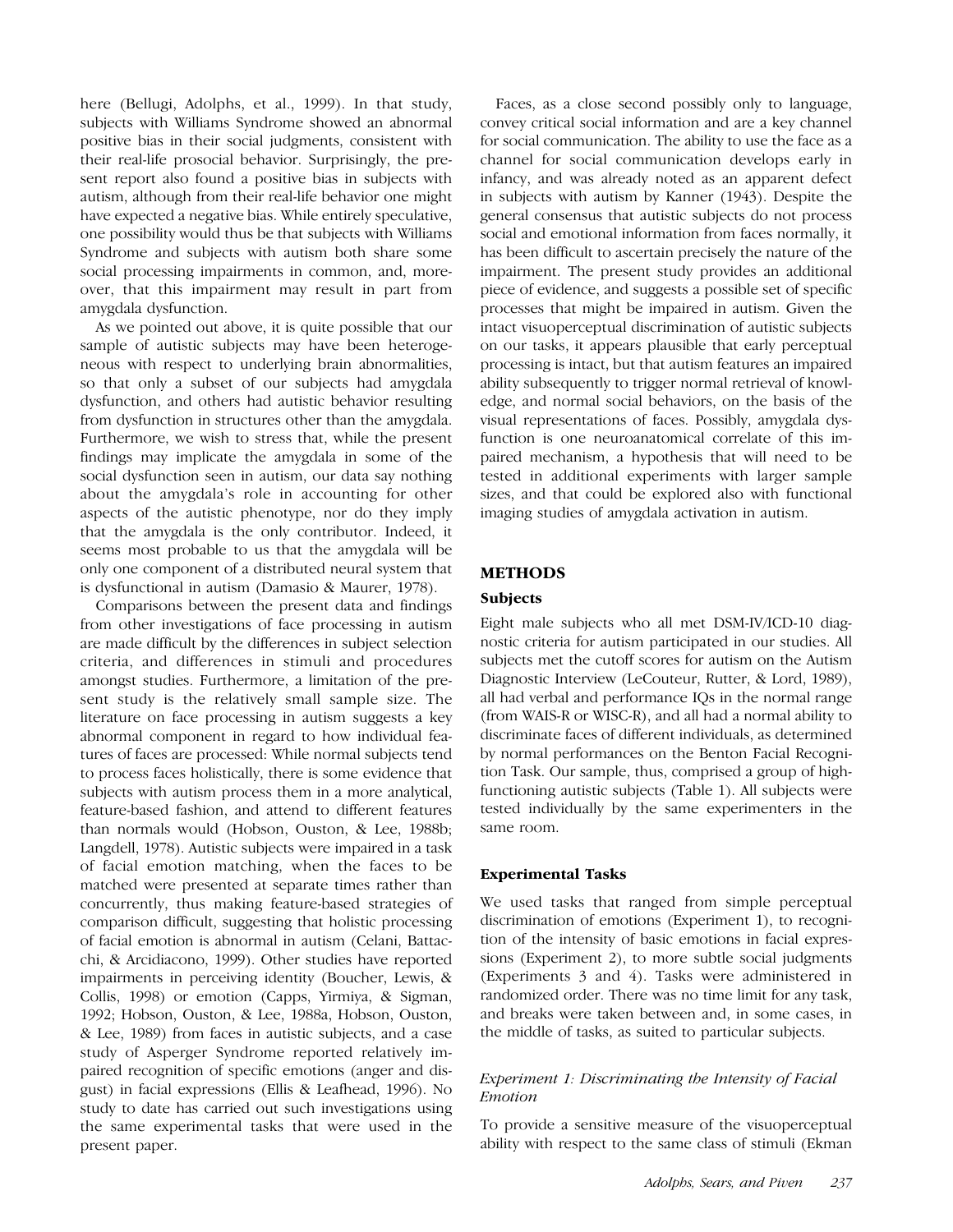& Friesen, 1976) used in some of the experimental tasks below (facial expressions of emotion), we administered a standardized two-alternative forced-choice discrimination task. Subjects were shown 80 pairs of faces. Each pair of faces was shown side-by-side, and the two faces in the pair differed in the intensity of emotion expressed. Subjects were asked to identify the face that showed the more intense emotion. The stimuli were computergenerated morphs that showed only a very faint emotion, permitting us to calculate a threshold above which subjects were able to discriminate the stimuli, and below which their performances were equivalent to chance. Six of the autistic subjects (Subjects 1, 4, 5, 6, 7, 8) participated in this task, and their data were compared to those from 28 normal subjects (Jansari et al., 2000) and from three subjects with bilateral amygdala damage (Adolphs et al., 1998).

## Experiment 2: Recognition of Basic Emotions

This task has been used in several prior published reports to investigate recognition of the intensity of facial emotion following focal brain damage; (e.g., to demonstrate impaired recognition of emotion in subjects with bilateral amygdala damage; Adolphs et al., 1994, 1995, 1999). Briefly, subjects were shown 39 facial expressions of basic emotions (six instances each of happiness, surprise, fear, anger, disgust, and sadness, as well as three neutral faces) from Ekman and Friesen (1976) and asked to rate each face with respect to the intensity of each of the six basic emotions. Thus, a subject would see, e.g., a facial expression of fear, and be asked to rate that face with respect to the intensity of fear, happiness, surprise, anger, disgust, and sadness that they thought the depicted person would feel. Ratings from subjects were correlated with mean normal ratings to obtain a correlation score (Adolphs et al., 1994). Fisher Z-transforms of the correlations were used in all averaging procedures and in all parametric statistical analyses. Seven autistic subjects participated in this task (Subjects 1, 2, 4, 5, 7, 8, 10). Their scores were compared with an identical measure obtained from 18 normal control subjects, and from 8 subjects with amygdala damage (Adolphs et al., 1999).

# Experiment 3: Complex Social Judgments of Faces

(a) Judgments of trustworthiness. Subjects were shown 100 faces of unfamiliar people and asked to judge how much they would trust the person, by giving a rating on a seven-point scale. The 100 stimuli had been carefully chosen so as to uniformly span the range of ratings from minimum to maximum, and so as to minimize the variance in the ratings given by normal subjects (cf. Adolphs et al., 1998). All eight autistic subjects participated in this task. Data were compared to those obtained from 47 normal controls, and to those from 3 subjects with bilateral amygdala damage (Adolphs et al., 1998).

(b) Judgments of approachability. Subjects were shown the same 100 faces as for the judgments of trustworthiness, and asked to judge how much they would like to approach the person and initiate a conversation with them if they were to meet them on the street. Seven of the autistic subjects (Subjects 1, 4, 5, 6, 7, 8, 10) participated in this task. Data were again compared to those obtained from 47 normal controls and 3 subjects with bilateral amygdala damage (Adolphs et al., 1998).

## Experiment 4: Complex Social Judgments of Lexical Stimuli

(a) Words. We chose 88 adjectives that described personality attributes from a large standardized set (Anderson, 1968). We chose the words to span the range from very likeable to very dislikeable, and to exhibit maximal reliability and common usage (cf. Adolphs et al., 1998). Subjects were asked to rate on a seven-point scale how much they would like a person who exhibited the given adjective. Five of the subjects with autism (Subjects 1, 4, 5, 6, 7) participated in the task. Data were compared to those given by 20 normal controls, and could also be compared to those from three subjects with bilateral amygdala damage (Adolphs et al., 1998).

(b) Biographies. We constructed 20 short stories, which described people, containing information about the person's lifestyle and activities. Subjects were asked to rate how much they liked the individuals described by the stimuli, on a seven-point scale. Five autistic subjects participated in this task (Subjects 1, 4, 5, 7, 10). Data were compared to those given by 20 normal controls, and could also be compared to those from three subjects with bilateral amygdala damage (Adolphs et al., 1998).

# Note Added in Proof

Since acceptance of our manuscript, several additional relevant studies have appeared. Critchley et al. (2000) found that high-functioning autistic subjects failed to show normal amygdala activation in response to implicit processing of emotional facial expressions. In a study that bears some similarity to ours, Howard et al. (2000) found impaired recognition of emotion from facial expressions, as well as abnormalities on structural MR images of the amygdala, in subjects with autism. A study by Grossman, Klin, Carter and Volkmar (2000) found, as we did, that high-functioning subjects with autism may not be impaired in simple recognition of basic emotions from faces, but that they are impaired on more demanding social judgments from faces; the authors proposed that autism may feature impaired emotion recognition, but that high-functioning subjects may be able to com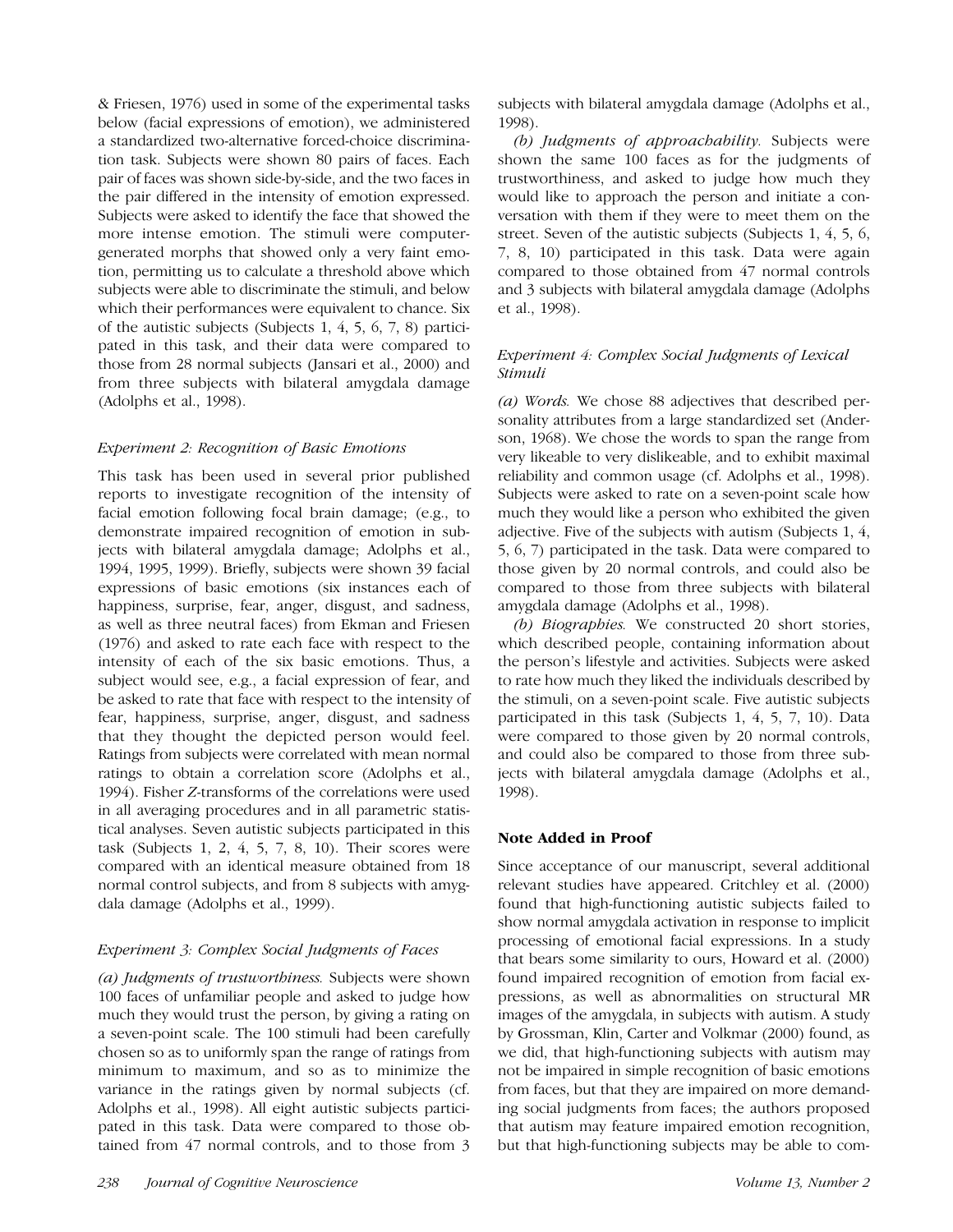pensate in part for their impairment via strategies that use verbal mediation. Taken together, these recent reports corroborate our present findings that autism may result from an impaired ability to link perception of faces to the retrieval of social knowledge, and that this impairment may result, in part, from dysfunction involving the amygdala.

#### Acknowledgments

We thank Jeremy Nath and Ashok Jansari for help in testing subjects. Supported in part by grants from NIMH, the Sloan Foundation, and the EJLB Foundation to R.A.

Reprint requests should be sent to: Ralph Adolphs, Department of Neurology, University of Iowa Hospitals and Clinics, 200 Hawkins Drive, Iowa City, IA 52242, USA. E-mail: ralphadolphs@uiowa.edu.

#### **REFERENCES**

- Abell, F., Krams, M., Ashburner, J., Passingham, R., Friston, K., Frackowiak, R., Happe, F., Frith, C., & Frith, U. (1999). The neuroanatomy of autism: A voxel-based whole brain analysis of structural scans. NeuroReport, 10, 1647-1651.
- Adolphs, R. (1999). Social cognition and the human brain. Trends in Cognitive Sciences, 3, 469-479.
- Adolphs, R., Tranel, D., & Damasio, A. R. (1998). The Human amygdala in social judgment. Nature, 393, 470-474.
- Adolphs, R., Tranel, D., Damasio, H., & Damasio, A. (1994). Impaired recognition of emotion in facial expressions following bilateral damage to the human amygdala. Nature, 372, 669-672.
- Adolphs, R., Tranel, D., Damasio, H., & Damasio, A. R. (1995). Fear and the human amygdala. The Journal of Neuroscience, 15, 5879-5892.
- Adolphs, R., Tranel, D., Hamann, S., Young, A., Calder, A., Anderson, A., Phelps, E., & Damasio, A. R. (1999). Recognition of facial emotion in nine subjects with bilateral amygdala damage. Neuropsychologia, 37, 1111-1117.
- Anderson, N. H. (1968). Likableness ratings of 555 personalitytrait words. Journal of Personality and Social Psychology, 9, 272-279.
- Bachevalier, J. (1991). An animal model for childhood autism: Memory loss and socioemotional disturbances following neonatal damage to the limbic system in monkeys. In C. A. Tamminga & S. C. Schulz (Eds.), Advances in neuropsychiatry and psychopharmacology, vol. 1, Schizophrenia research (pp. 129–140). New York: Raven.
- Baron-Cohen, S. (1995). Mindblindness: An essay on autism and theory of mind. Cambridge: MIT Press.
- Baron-Cohen, S., Ring, H. A., Bullmore, E. T., Wheelwright, S., Ashwin, C., & Williams, S. C. R. (2000). The amygdala theory of autism. Neuroscience and Biobebavioral Reviews, 24, 355-364.
- Baron-Cohen, S., Ring, H. A., Wheelwright, S., Bullmore, E. T., Brammer, M. J., Simmons, A., & Williams, S. C. R. (1999). Social intelligence in the normal and autistic brain: An fMRI study. European Journal of Neuroscience, 11, 1891-1898.
- Baron-Cohen, S., Spitz, A., & Cross, P. (1993). Can children with autism recognize surprise? Cognition and Emotion, 7, 507-516.
- Baron-Cohen, S., Wheelwright, S., & Jolliffe, T. (1997). Is there are a "language of the eyes"? Evidence from normal adults and adults with autism or Asperger Syndrome. Visual Cognition, 4, 311-332.
- Bauman, M., & Kemper, T. L. (1985). Histoanatomic observations of the brain in early infantile autism. Neurology, 35, 866-874.
- Bellugi, U., Adolphs, R., Cassady, C., & Chiles, M. (1999). Towards the neural basis for hypersociability in a genetic syndrome. NeuroReport, 10, 1653-1659.
- Bellugi, U., Lichtenberger, L., Mills, D., Galaburda, A., & Korenberg, J. R. (1999). Bridging cognition, the brain, and molecular genetics: Evidence from Williams syndrome. Trends in Neurosciences, 22, 197-207.
- Benton, A. L., Hamsher, K., Varney, N. R., & Spreen, O. (1983). Contributions to neuropsychological assessment. New York: Oxford University Press.
- Boucher, J., Lewis, V., & Collis, G. (1998). Familiar face and voice matching and recognition in children with autism. Journal of Child Psychology and Psychiatry, 39, 171-181.
- Breiter, H. C., Etcoff, N. L., Whalen, P. J., Kennedy, W. A., Rauch, S. L., Buckner, R. L., Strauss, M. M., Hyman, S. E., & Rosen, B. R. (1996). Response and habituation of the human amygdala during visual processing of facial expression. Neuron, 17, 875-887.
- Broks, P., Young, A. W., Maratos, E. J., Coffey, P. J., Calder, A. J., Isaac, C., Mayes, A. R., Hodges, J. R., Montaldi, D., Cezayirli, E., Roberts, N., & Hadley, D. (1998). Face processing impairments after encephalitis: Amygdala damage and recognition of fear. Neuropsychologia, 36, 59-70.
- Capps, L., Yirmiya, N., & Sigman, M. (1992). Understanding of simple and complex emotions in non-retarded children with autism. Journal of Child Psychology and Psychiatry, 33, 1169-1182.
- Celani, G., Battacchi, M. W., & Arcidiacono, L. (1999). The understanding of the emotional meaning of facial expressions in people with autism. Journal of Autism and Developmental Disorders, 29, 57-66.
- Critchley, H. D., Daly, E. M., Bullmore, E. T., Williams, S. C., van Amelsvoort, T., Robertson, D. M., Rowe, A. M. P., McAlonan, G., Howlin P., & Murphy, D. G. (2000). The functional neuroanatomy of social behavior: Changes in cerebral blood flow when people with autistic disorder process facial expressions. *Brain*, 123, 2203-2212.
- Damasio, A. R. (1994). Descartes' error: Emotion, reason, and the human brain. New York: Grosset/Putnam.
- Damasio, A. R., & Maurer, R. G. (1978). A neurological model for childhood autism. Archives of Neurology, 35, 777-786.
- Ekman, P., & Friesen, W. (1976). Pictures of facial affect. Palo Alto, CA: Consulting Psychologists Press.
- Ellis, H. D., & Leafhead, K. M. (1996). Raymond: A study of an adult with Asperger syndrome. In P. W. Halligan & J. C. Marshall (Eds.), Methods in madness: Case studies in cognitive neuropsychiatry (pp. 79–92). Hove, UK: Psychology Press.
- Grossman, J. B., Klin, A., Carter, A. S., & Volkmar, F. R. (2000). Verbal bias in recognition of facial emotions in children with Asperger syndrome. Journal of Child Psychology and Psychiatry, 41, 369-379.
- Hobson, R. P., Ouston, J., & Lee, A. (1988a). Emotion recognition in autism: Co-ordinating faces and voices. Psychological Medicine, 18, 911-923.
- Hobson, R. P., Ouston, J., & Lee, A. (1988b). What's in a face? The case of autism. *British Journal of Psychology*, 79, 441– 453
- Hobson, R. P., Ouston, J., & Lee, A. (1989). Naming emotion in faces and voices: Abilities and disabilities in autism and mental retardation. British Journal of Developmental Psychology, 7, 237-250.
- Howard, M. A., Cowell, P. E., Boucher, J., Broks, P., Mayes, A., Farrant, A., & Roberts, N. (2000). Covergent neuroanatomical and behavior evidence of an amygdala hypothesis of autism. NeuroReport, 11, 2931-2935.